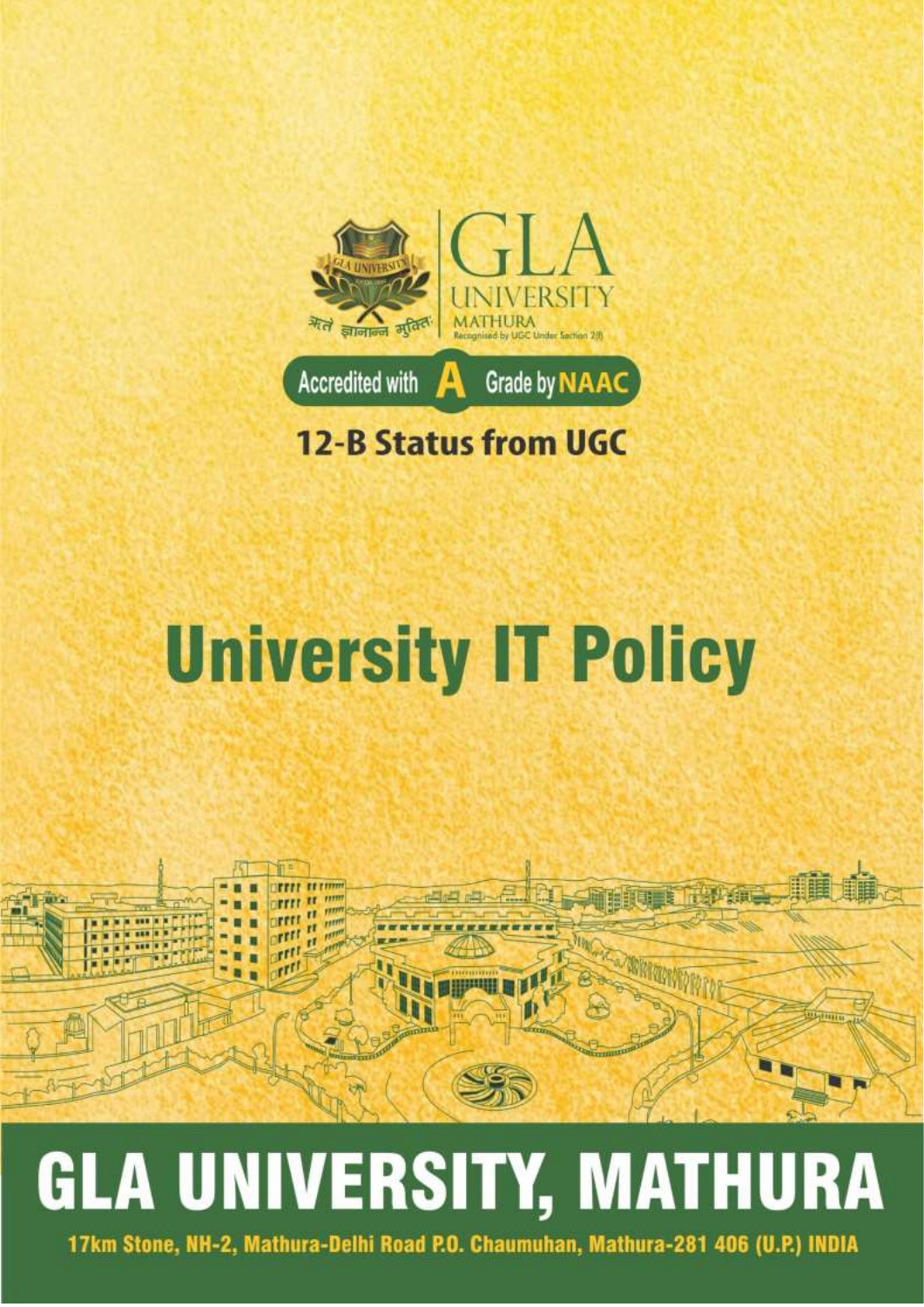## **Table of Contents**

| $\mathbf{1}$ | <b>Preamble</b>                                        | $\mathbf 2$ |
|--------------|--------------------------------------------------------|-------------|
| $\mathbf{2}$ | The IT policy                                          | 3           |
| 2.1.1.       | Services to be provided by the Computer Section        | 4           |
| 2.1.2.       | <b>Addressing the Accessibility Problem</b>            | 4           |
| 2.1.3.       | <b>Departmental Computing Facilities</b>               | 5           |
| 2.1.4.       | <b>Procurement of Computing Resources</b>              | 5           |
| 2.1.5.       | <b>Maintenance of Computing Resources</b>              | 6           |
| 2.1.6.       | Networking, Maintenance and Upgradation                | 6           |
| 2.1.7.       | Development, Maintenance and Upgradation of Software 7 |             |
| 2.1.8.       | <b>Green Computing Practices</b>                       | 8           |
| 2.1.9.       | <b>Printers and Printer uses</b>                       | 8           |
| 2.1.10.      | <b>Upgradation and Disposal of Obsolete or</b>         |             |
|              | Unusable IT infrastructure and Associated Resources    | 9           |
| 2.1.11.      | <b>Access Control. And Uses of IT Infrastructure</b>   | 9           |
| 2.1.12.      | <b>Risk Management of IT Infrastructure</b>            | 12          |
| 2.1.13.      | <b>Budgetary Provisions</b>                            | 13          |
|              | 2.1.14. Amendments and Reforms                         | 14          |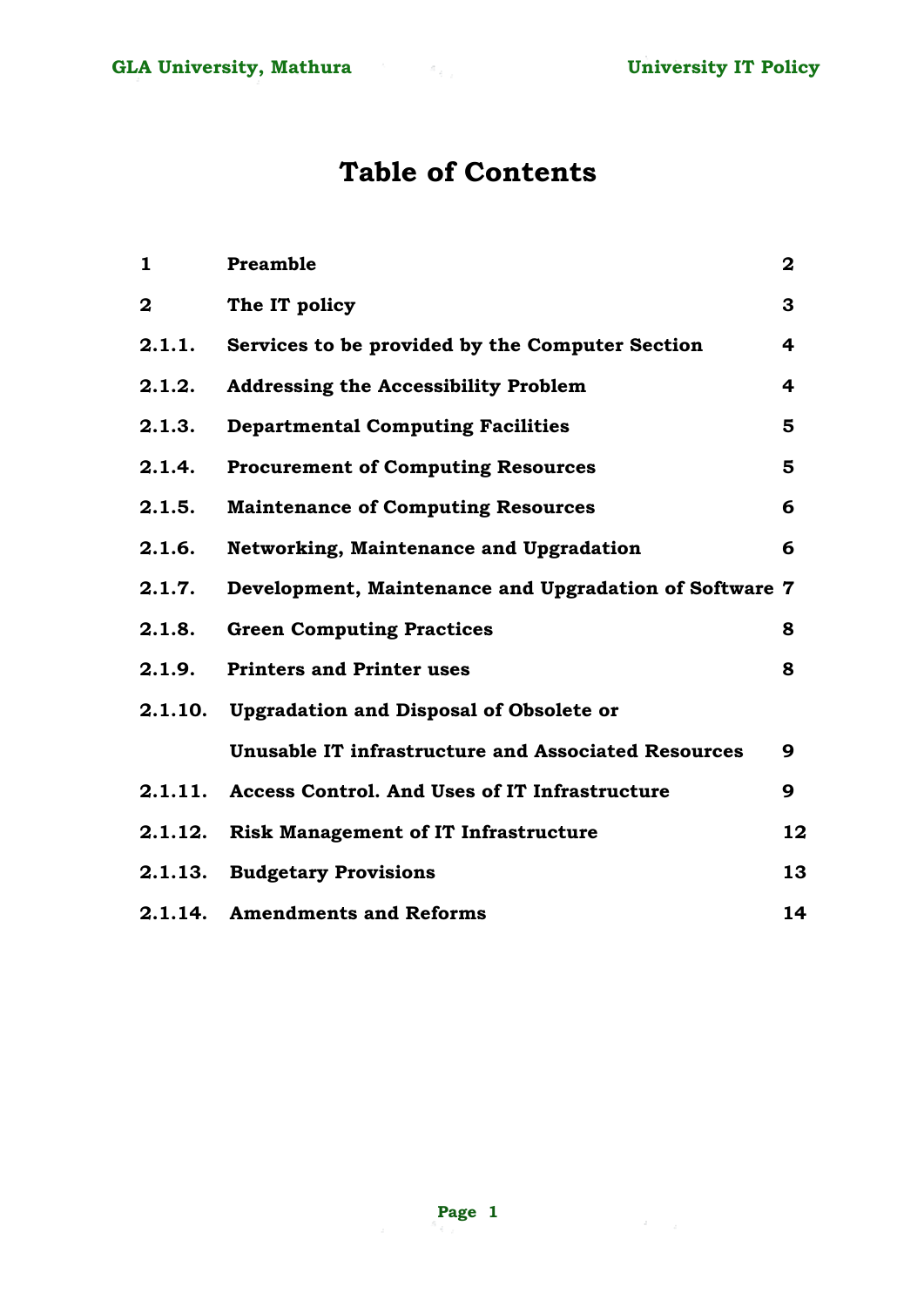## **1. Preamble**

"The methods that will most effectively minimize the ability of intruders to compromise information security is our comprehensive user training and education."

GLA University started using computers from its very inception in its academic activities as well as in administration. A computer section was established to facilitate a common computational resource section for the academic programmes as well as for maintenance of the computing resources in the University. Over the years the University has grown substantially in terms of academic programmes as well as infrastructure. The user departments of computer section are spread over an area of 100 acres of the university campus. The computer section has also implemented a campus LAN with optical fiber backbone connecting the academic as well as administrative departments, hostels and the residential areas. Internet connectivity is provided throughout with a 3 Gbps Fiber link. 1 Gbps from BSNL through NKN (National Knowledge Network) and 2 Gbps fiber link from Airtel through UP Communication Services Pvt. Ltd. Wireless LAN has also been set up at strategic places to extend the LAN connectivity. It also maintains the DNS server, Web server, Mail server, Administrative database server, Library server of the university. In addition, it also maintains the computing resources used by the faculty and the administration. For most of the academic programmes in the University computer laboratory facility is essential. With the growth of the University, therefore, the requirement for computing resources of departments has also been growing. This has led to a trend of procuring computers for general use and setting up computer laboratories by different departments of the University. Maintenance of these computing resources has become a cause for serious concern over the years. With the increase in the size of the computing resources in the University a need has also arisen for streamlining the process of procurement, maintenance and disposal of the computing resources in the university. A policy document in this regard has therefore become necessary in the university.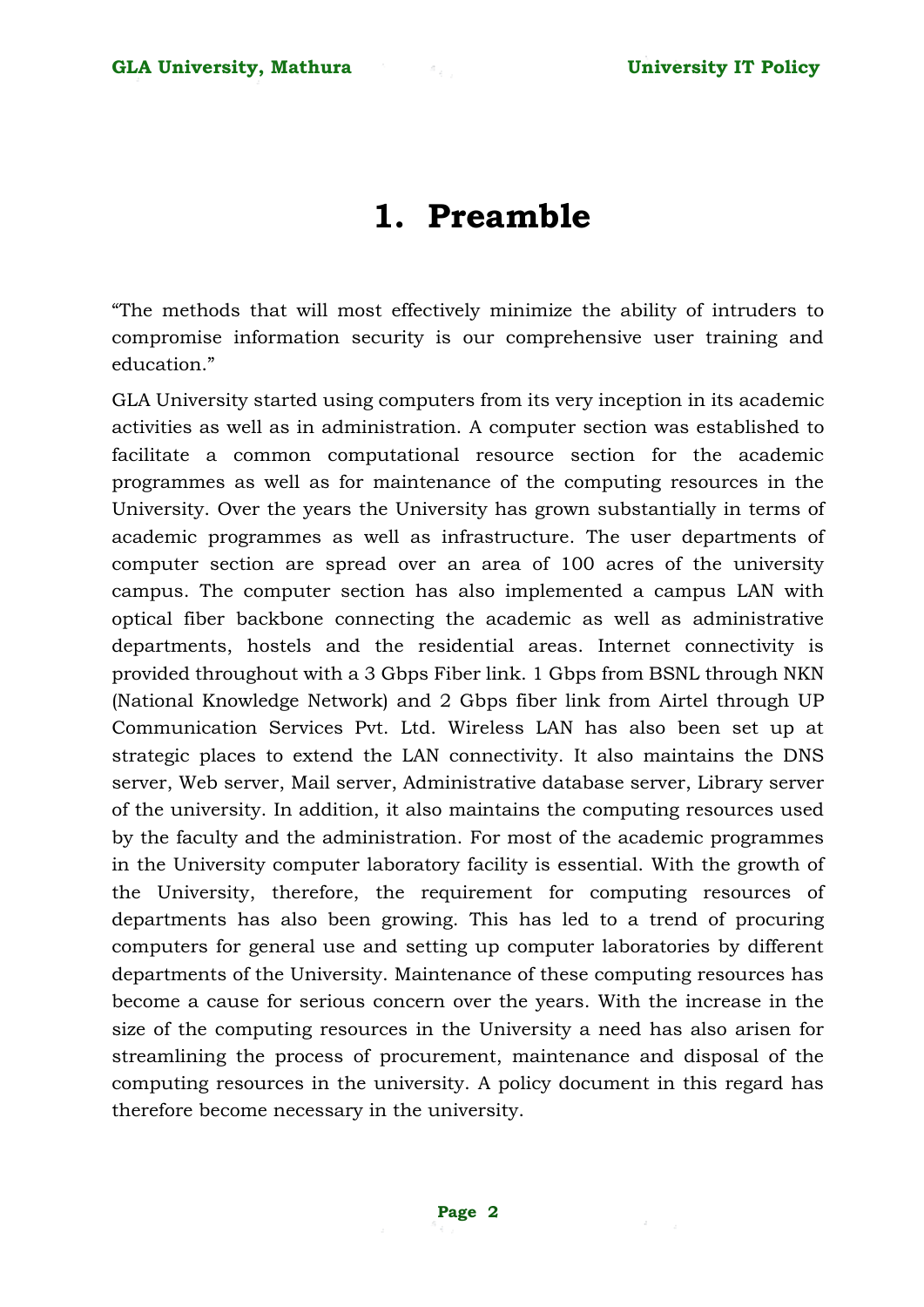## **2. The IT Policy**

#### **The IT policy shall include the following aspects.**

- Services to be provided by the Computer Section.
- Addressing to the problem of Accessibility of the Computing Resource.
- Departmental Computing Facilities.
- Procurement of Computing Resources.
- Maintenance of Computing Resources.
- Networking, Maintenance and Upgradation.
- Development, Maintenance and Upgradation of software used in the administration of the University.
- Green Computing Practices.
- Printers and Printer Usage.
- Upgradation and disposal of obsolete or unusable IT Infrastructure.
- Access control and uses of IT Infrastructure.
- Risk management of IT Infrastructure.

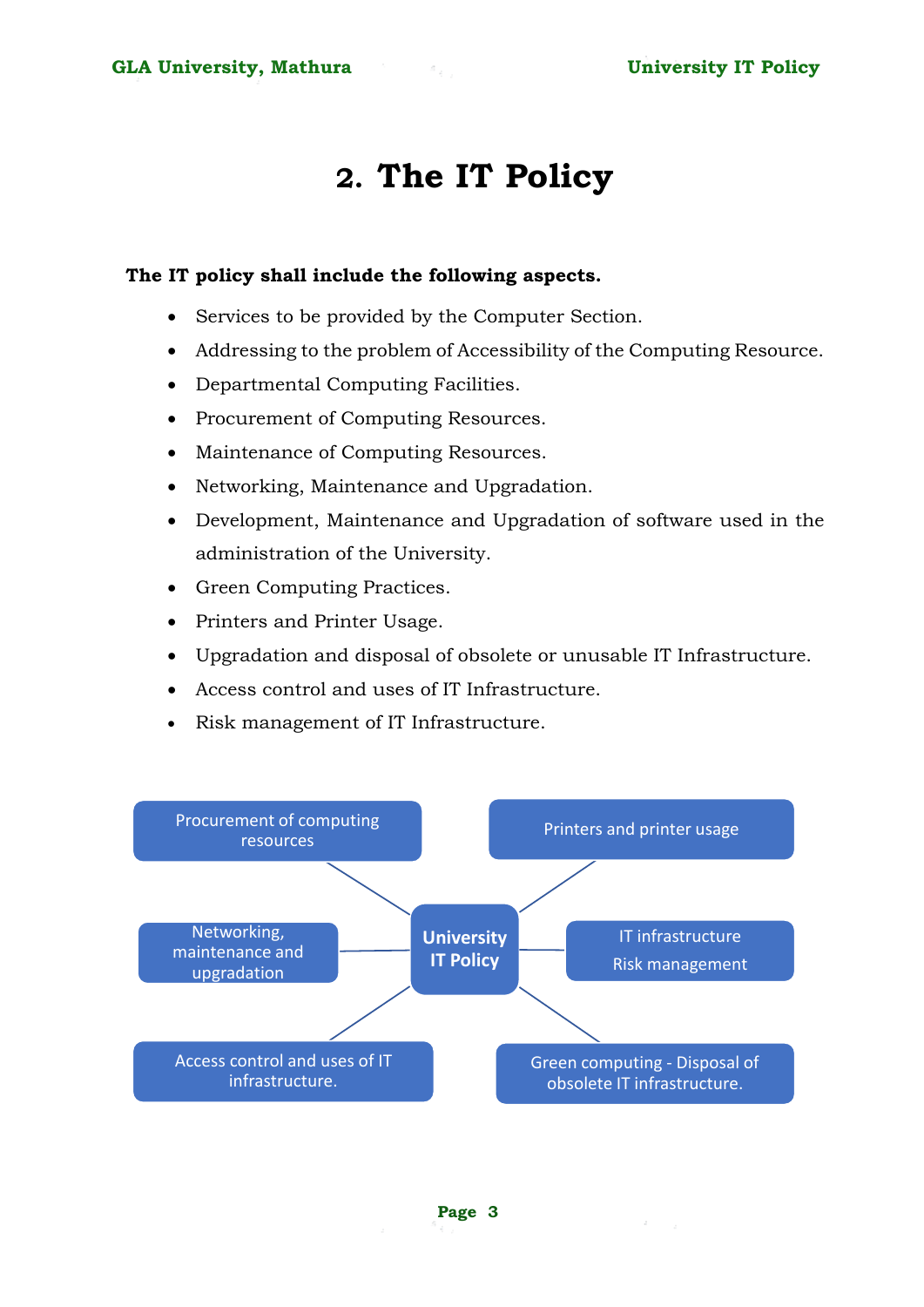#### **2.1.1 Services to be Provided by the Computer Section.**

The Computer Section shall provide the following services:

- Maintain the Computing facility for use by the students of the different Academic programs. Few of the lab computing facility will maintained available for 24x7 for the students.
- Provide Computing resources to the Faculty Members, Departmental offices, Library and the Administration.
- Procure and maintain software required for administrative and other purpose of the GLA University.
- Set up and maintain the campus Computer Hardware's and Networking.
- Provide Internet, E-mail IDs, Database services etc. to the users. Provide and maintain the MMPs in the common auditorium/ conference halls and in the classrooms in each Department.
- Assist the administration in the process of selection and procurement of Computing resources.
- Organize training programmes for the faculty and staff from time to time. Computer Section help to students for their project work.

#### **2.1.2 Addressing the Accessibility Problem.**

To address the problem of accessibility of the Computer facility, Computer laboratories at different Academic buildings in the University has been set up. The objective of having these laboratories are as follows.

- Making Resources available nearest to the user Departments.
- Providing services like E-mail, Web services, File services, etc to the users.
- Conducting Computer lab sessions of the user's Department.
- Conducting skill test for Recruitments.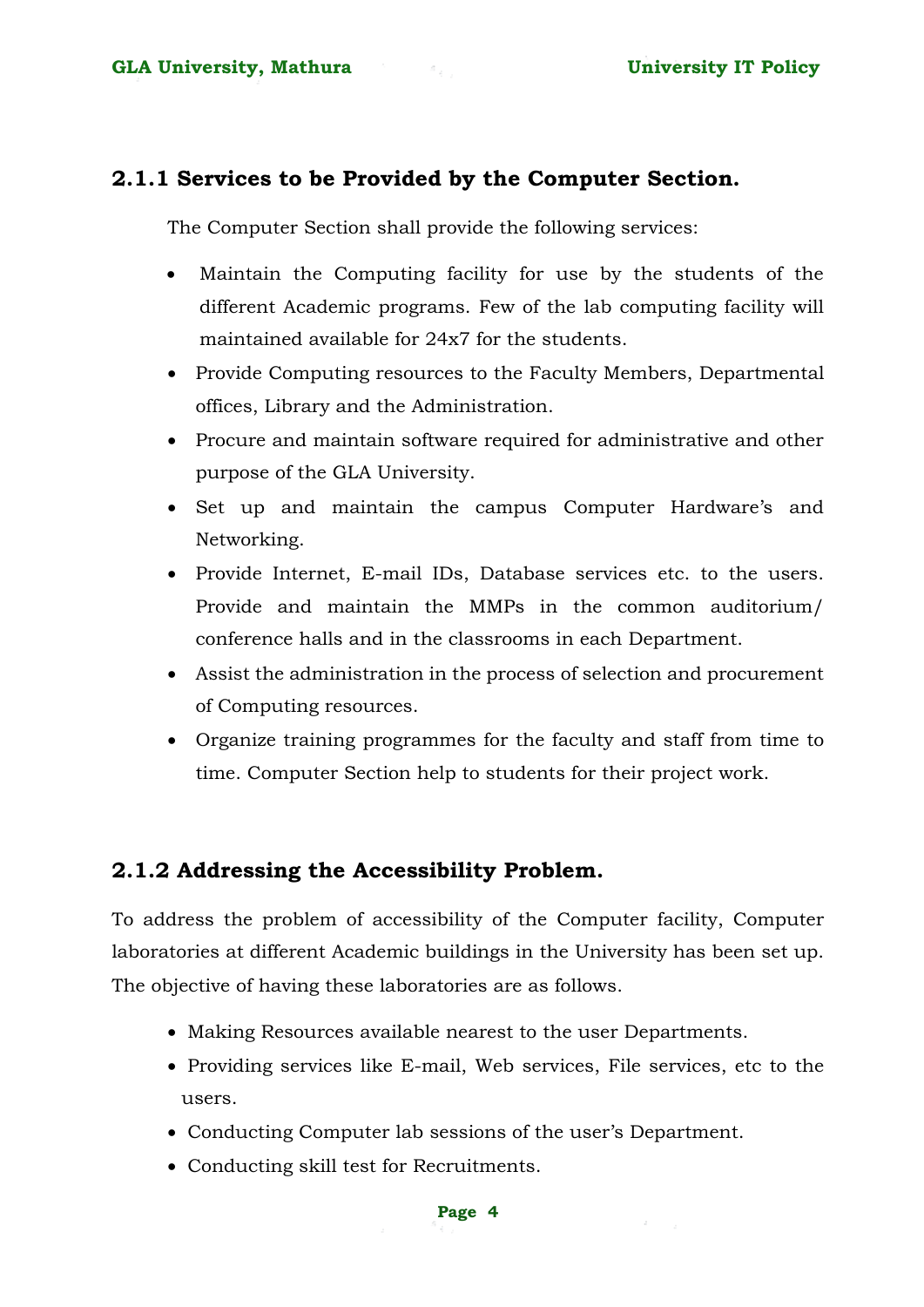- Providing resources for conducting online exams like GATE and recruitment tests.
- Organising lab sessions for refresher courses and workshops for the user departments.

### **2.1.3 Departmental Computing Facilities.**

The individual Departments shall be allowed to set up computing laboratories only where specialized computing resources are necessary. Permission for setting up of such a facility shall be given by the Vice Chancellor on recommendation by the Concerned Director on receiving proper justification from a Department.

The Department shall consult the Computer Section regarding the requirements for maintenance of the computing resources. The Computer Section shall provide maintenance support for computing resources. For computing resources of substantial size and beyond the expertise of the section, the maintenance is to be made by a third party.

To maintain the security and integrity of examination related date, set of computers with separate LAN will be created for additional security.

Separate LAN is maintained at the Central Library to digitize content of various. Users can access this e-content either from the Intranet based network and outsiders can access this content using Internet.

#### **2.1.4 Procurement of Computing Resources.**

The computing resources may be procured by the Computer Section for Departments to be used in their laboratories. The process of procurement of the computing resource by the Computer Section shall be as follows: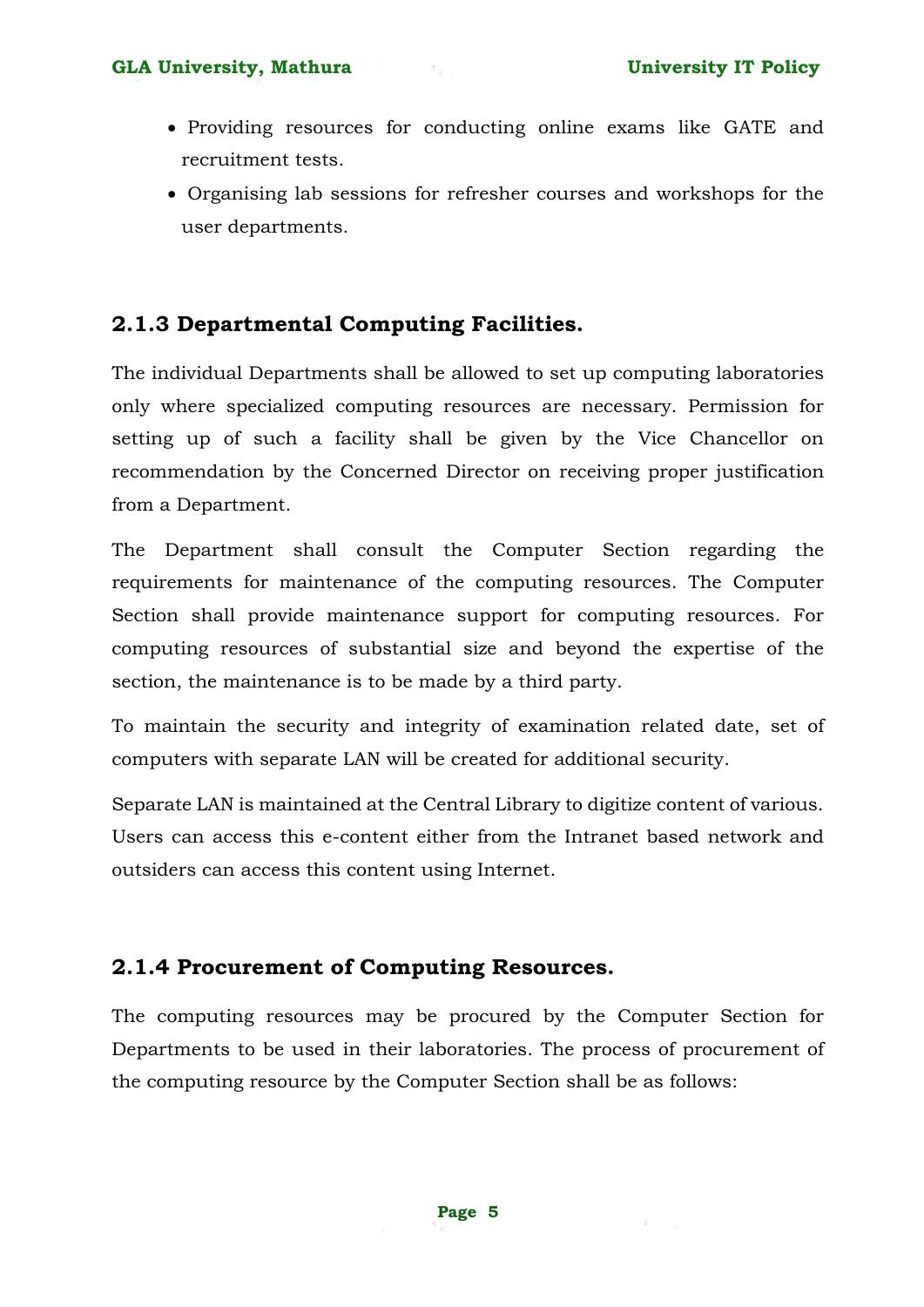#### GLA University, Mathura **Executes 12 and September 2016** University IT Policy

- The specification for the computing resources shall be worked out by the Computer Section in consultation with the concerned Department.
- Obtain quotations and get rates approved for the items as per norms.
- Rates shall normally remain valid for a period of fifteen days to one month.
- The purchase committee for purchase of computer Software License, Hardware components, Networking components, Audio Visual components and peripherals will be obtaining the necessary final sanctions.
- The specification for the computing resources for the specialised laboratories of the individual Departments shall be worked out by the respective departments and purchase orders for these resources shall be placed after obtaining purchase committee approval and financial sections.
- The Registrar's Office is authorised to place the purchase order.

#### **2.1.5 Maintenance of Computing Resources.**

The post-warranty maintenance of the servers and the UPSs shall be carried out through AMC. The PCs provided to the Departments/Sections by the computer section shall be maintained by the technical staff of the section. Appropriate stock of spares shall be maintained for the purpose of maintenance. A small buffer of PCs, UPSs and printers shall be maintained for the temporary replacement in critical uses cases.

#### **2.1.6 Networking, Maintenance and Upgradation.**

The campus LAN and Wi-Fi facility shall be maintained by the computer section. The LAN shall cover all the academic Departments, offices, hostels and the residential area. The Wi-Fi facility shall be provided in the entire campus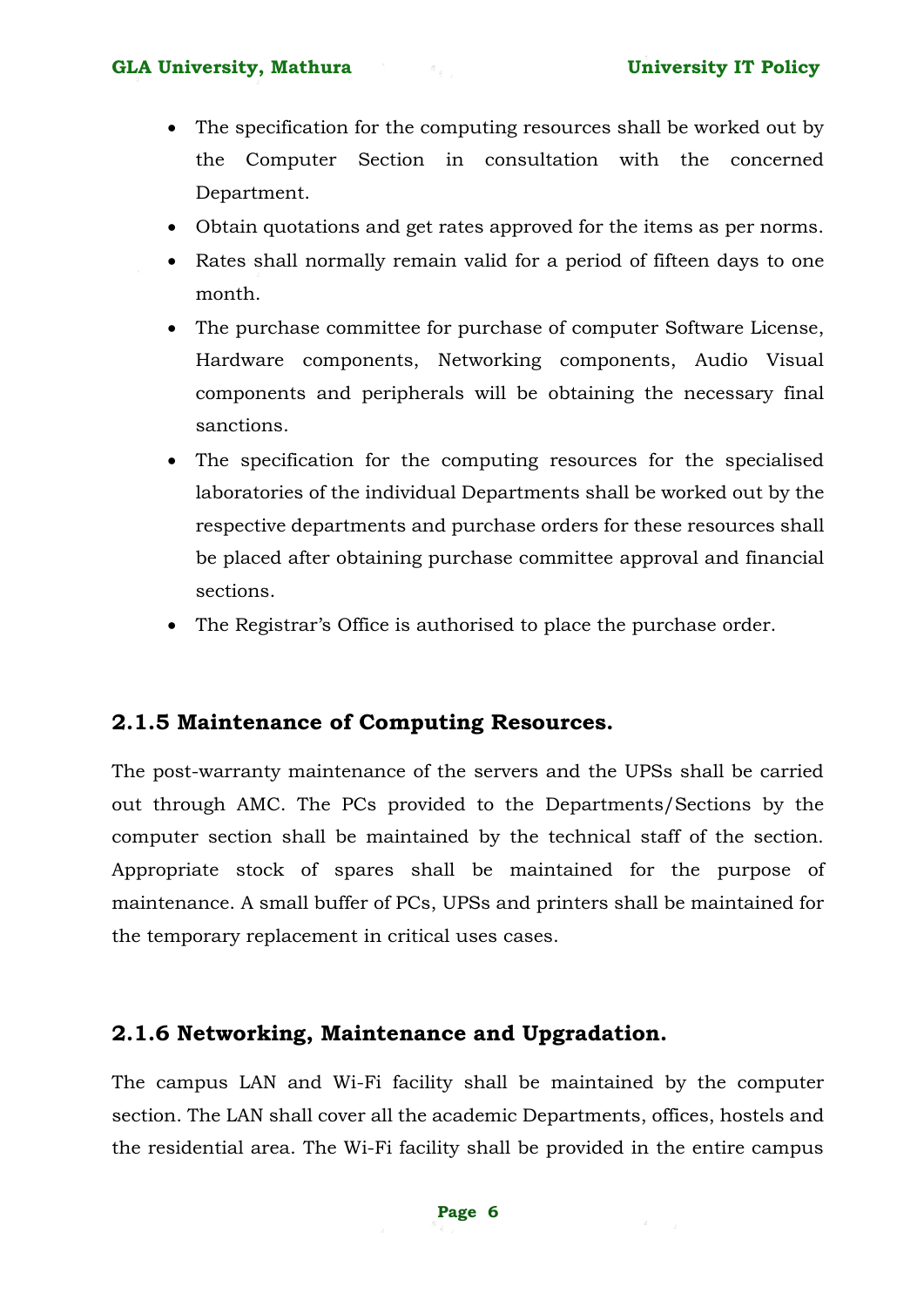in phase-by-phase manner. Appropriate technology shall be used for the networking while the procurement, installation, administration and maintenance of the networking equipment shall be the responsibility of the computer section. The Computer Section shall not be responsible for the computing resources in the hostels and the residential areas except in cases identified by the competent authority. Maintenance of the network will be done periodically by competent service engineers, so as to avoid any kind of connectivity or network issues. From time to time upgradation or replacement of the obsolete component of the network will also be done in order to improve the network performance for the users.

#### **2.1.7 Development, Maintenance and Upgradation of software.**

There is a designated Software Development Cell (SDC) comprising of software engineers and faculty members of the Department of Computer Engineering and Applications. One of the faculty members shall act as the faculty coordinator. The user department will submit a software requirement note (SRN) describing any need for i) New Software ii) Upgradation of existing software or iii) Maintenance, with the stipulated time frame for the service (i.e. urgency). The SDC will consider the SRN and either recommend third party service or take up the task for inhouse service. For inhouse tasks the SDC members may directly carry out the tasks, or engage other GLAU members, including students. Optionally, external professionals may also be hired for inhouse software tasks.

- The SDC cell also be responsible maintaining the University website. One of the SDC members shall act as the Webmaster.
- Software procured or developed should be properly documented and maintained in house. Tailored software, developed by 3rd parties, must provide the full source code of the software.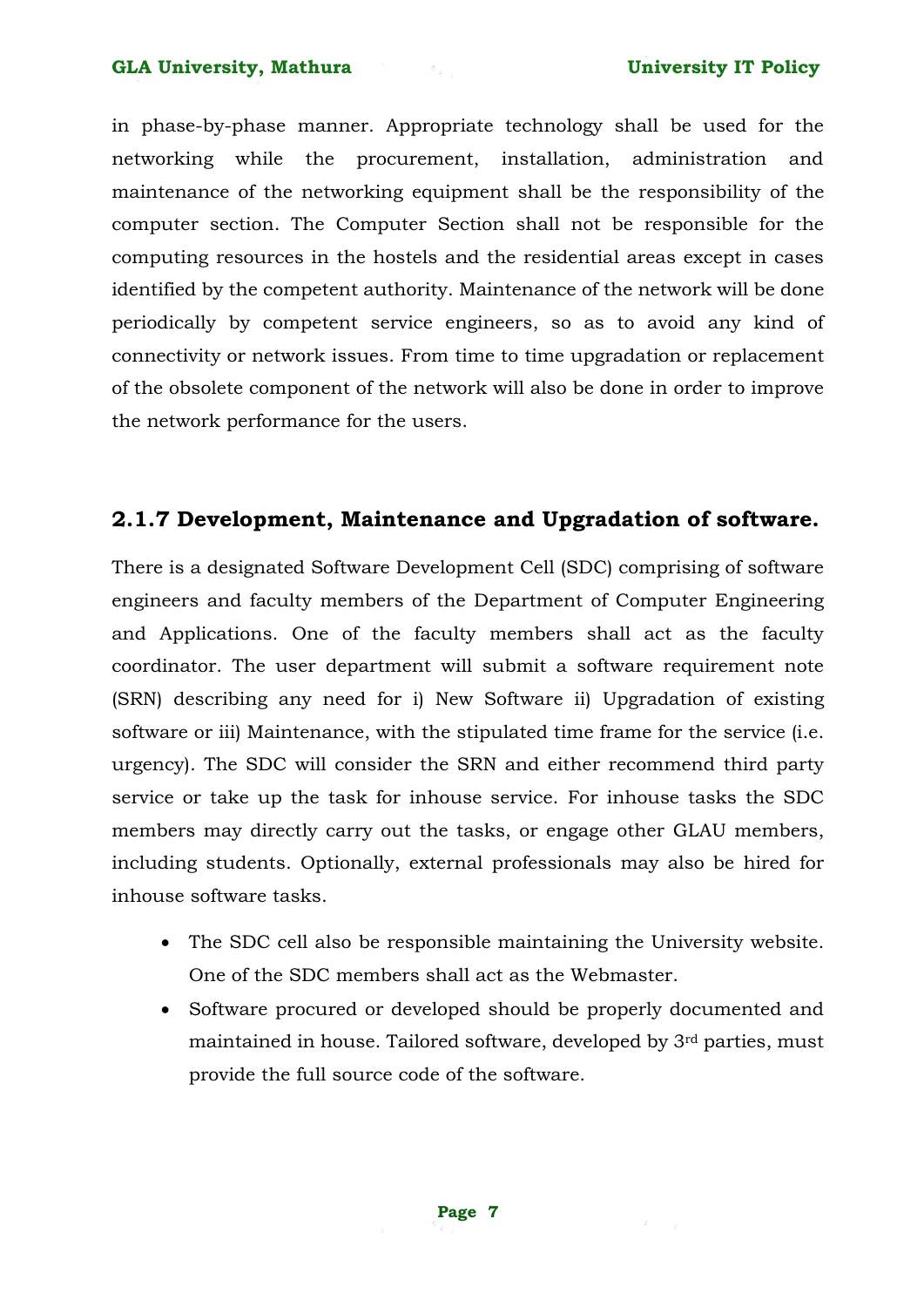#### GLA University, Mathura **Executes 18 and September 2016** University IT Policy

- The source code of software developed in house both by the software professional or students must be available and maintained by the SDC.
- Every upgradation of software package must be supported by proper documentation and justification. Licensed software procured must be upgraded to new versions.
- The software packages that have already been procured or developed in-house will be distributed to different user Departments based on the user requirement assessment. Wherever possible these software packages shall be integrated under suitable framework to enhance sharing of resources and utilization taking into consideration the security concerns. While developing new software, its flexibility for integration must be studied.

#### **2.1.8 Green Computing Practice.**

Due to growing concern in environmental responsibility, the computing resources should be used efficiently. The following green computing practices shall be adopted.

- Obsolete equipment disposal by following upgradation and disposal of obsolete equipment using certified e-waste recycling process.
- Promote and use of open source software for providing better technical services to majority of users.
- Use of certified, energy efficient and environment friendly equipment.
- Sharing printers over network.
- Keeping monitors in sleep mode or turn off mode when not in use.
- Activating Power management feature on computers and peripherals.
- Use of email for circulation of office documents and memos.
- Reduce paper waste by printing as little as possible or dual side printing.
- Refilling toner cartridge whenever possible and buyback of UPS batteries by authorised vendors.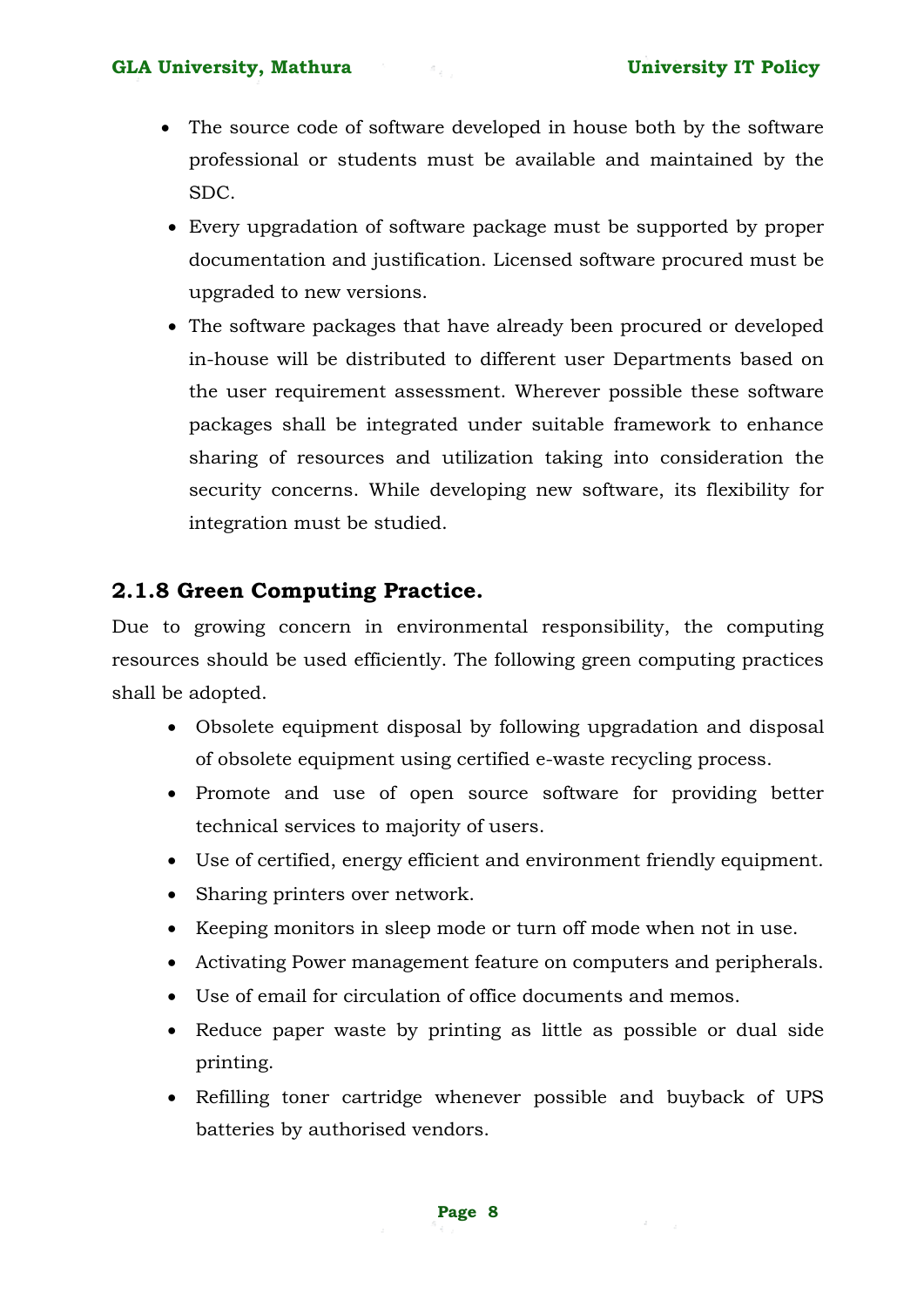#### **2.1.9 Printers and Printer Usage.**

Getting documents printed is an important part of computing activity. However, it can be also quite costly as the printing stationaries are often expensive. Therefore, it is necessary to be prudent in the supply and uses of printers. The policy on the supply of printers shall be as follows. One laser printer shall be provided to each of the following:

- Vice chancellor, Deans, Heads of the Departments, Registrar, Controller of Examinations, Librarian, Finance Officer, University Engineers, Department Offices, Professors, Associate Professors, Warden Offices, Administrative Sections.
- Depending upon the size of the faculty, each department shall be provided (One for each faculty cabin room) to be easily accessible to the faculty members.
- The Computer Section shall procure printer cartridges.
- Printers shall be made available in laboratory or in common places for taking printouts by the students and scholars. Research scholars shall be allowed laser prints free of cost.
- Private parties shall be allowed to set up print shops within the university campus to enable students to take additional printouts. However, they will be restricted to access to the network.

## **2.1.10 Upgradation and Disposal of Obsolete or Unusable IT Infrastructure and Associated Resources.**

There shall be a five-member committee comprising the System Administrator, Faculty Coordinator of the Section, Head of the Department of Computer Engineering and Applications, the Registrar and the Pro Vice Chancellor to assess the status of the IT resources. The head of the Department of Computer Engineering and Applications, shall Chair the committee. The committee shall assess the status of the resources periodically and shall be empowered to declare a computing resources as obsolete and to recommend its disposal. The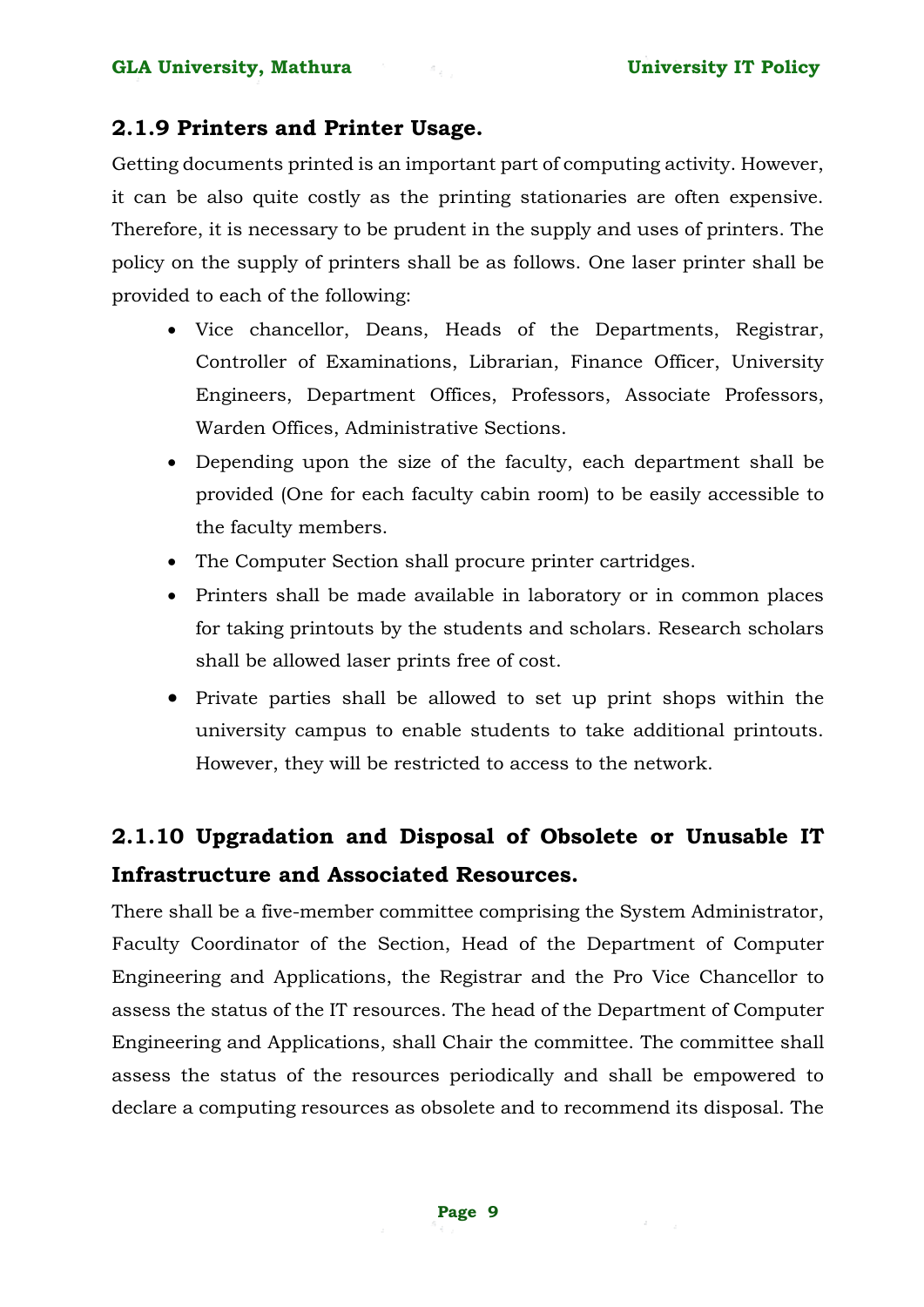resources tagged as obsolete will be replaced by state-of-the-art resource and is subject to availability of funds without affecting the users.

• The obsolete resource is may be given to hardware labs, exchanged with state-of-the-art systems under buy back options. The University may also decide to donate such systems to organization, such as Schools, If the organization finds them usable, then the obsolete resources should be disposed by following the e-waste policy.

#### **2.1.11 Access Control and Usage of IT Infrastructure.**

Users of GLA University computing, networking and IT facilities are expected to abide by the following rules, which are intended to preserve the utility and flexibility of the system. It is also required to protect the privacy and work of students and faculty, and preserve our right to access the international network to which the system is connected. In case of complaints, appropriate action to be taken will be decided and taken by the GLA university authorities.

- Faculty, staff, and students with authorised accounts may use the computing and IT facilities for Academic purposes, University business, and for personal purpose use.
- Does not violate any law, University policy, or IT act of the Government of India.
- Does not result in commercial gain or private profit other than that allowed by the GLA university, Mathura.
- Users are expected to respect the privacy of other users and they may not allow any other person to use their password or share their account. It is the user's responsibility to protect their account from unauthorised use while changing passwords periodically and using passwords that are not easily guessed.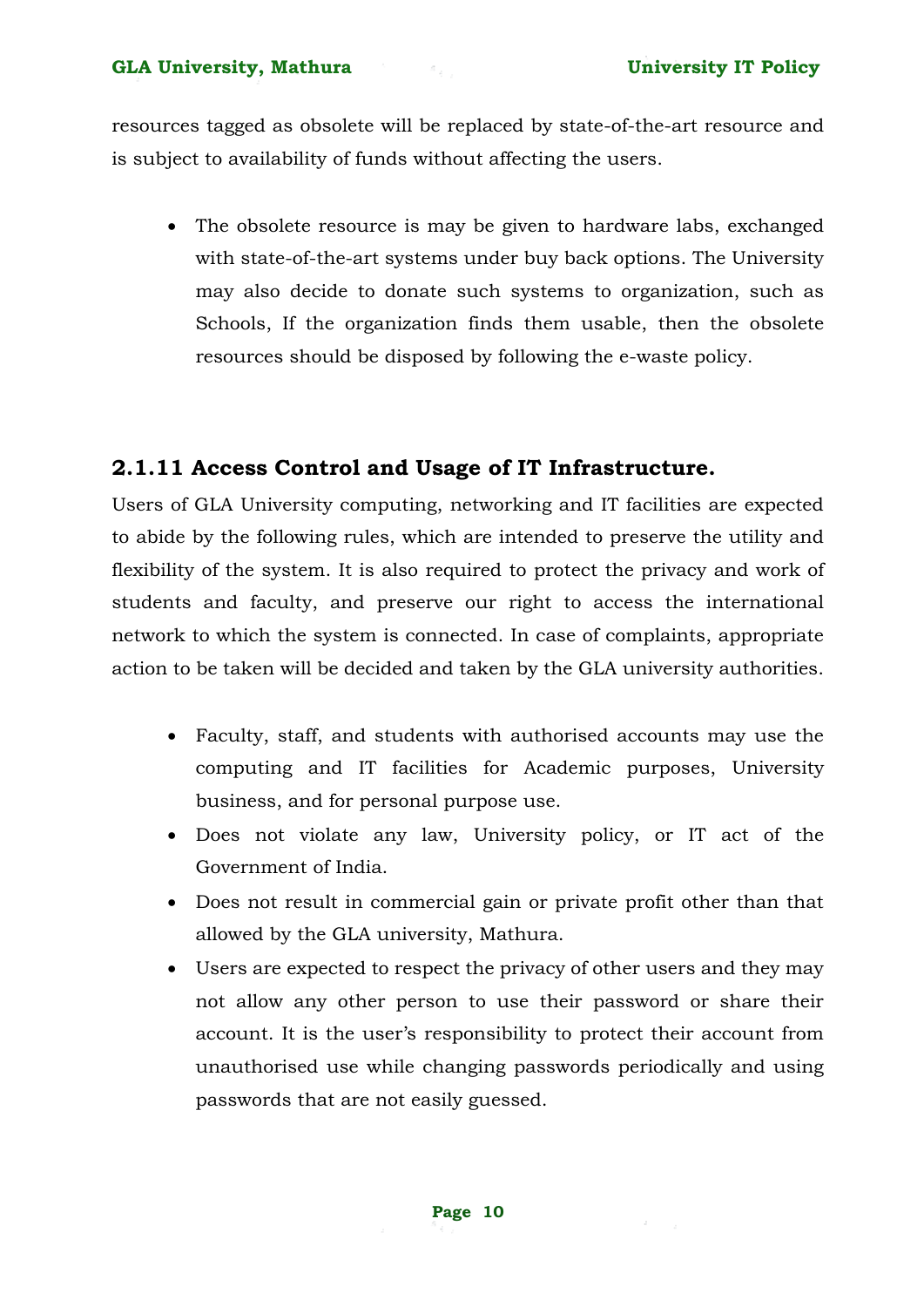#### GLA University, Mathura **Executes 12 and September 2016** University IT Policy

- Sharing off passwords for any purpose whatsoever is strictly prohibited. Users may share the required files through sharing software with proper ACL.
- Any attempt to circumvent system security, guess others` passwords, or in any way gain unauthorised access to local or network resources is forbidden. Users may not use other person`s computing account, attempt to forge an account identity, or use a false account or email address.
- Transferring copyrighted materials to or from the GLA University, Mathura systems without consent of the competent authority strictly prohibited.
- In addition, use of the Internet for commercial gain or profit is not allowed. If done so, its sole responsibility of the User and appropriate administrative action can be taken for this.
- Downloading and Installing of new software has to be done with the explicit consent of the respective facility in charge. Installation of unlicensed software on GLA University, Mathura facilities or on individual machine connected to the GLAU network, is strictly prohibited.
- To the extent possible, Users are expected to use only their official email addresses provided by GLA University Mathura for official communications with other members or the University.
- Student`s University Mail ID will be deleted after one year, from the date of passing year. Any Staff who will resigned from GLA University, his/her official mail-id will be suspended till three months, after that it will be deleted permanently from our domain.
- It is forbidden to use electronic mail and other network communications facilities to harasses, offend, or annoy other users of the network, including impeding there computing systems, software or data. Neither is any form of commercial advertising or soliciting allowed. Spamming is strictly not allowed. Subscribing to mailing lists outside the University is an individual`s responsibility.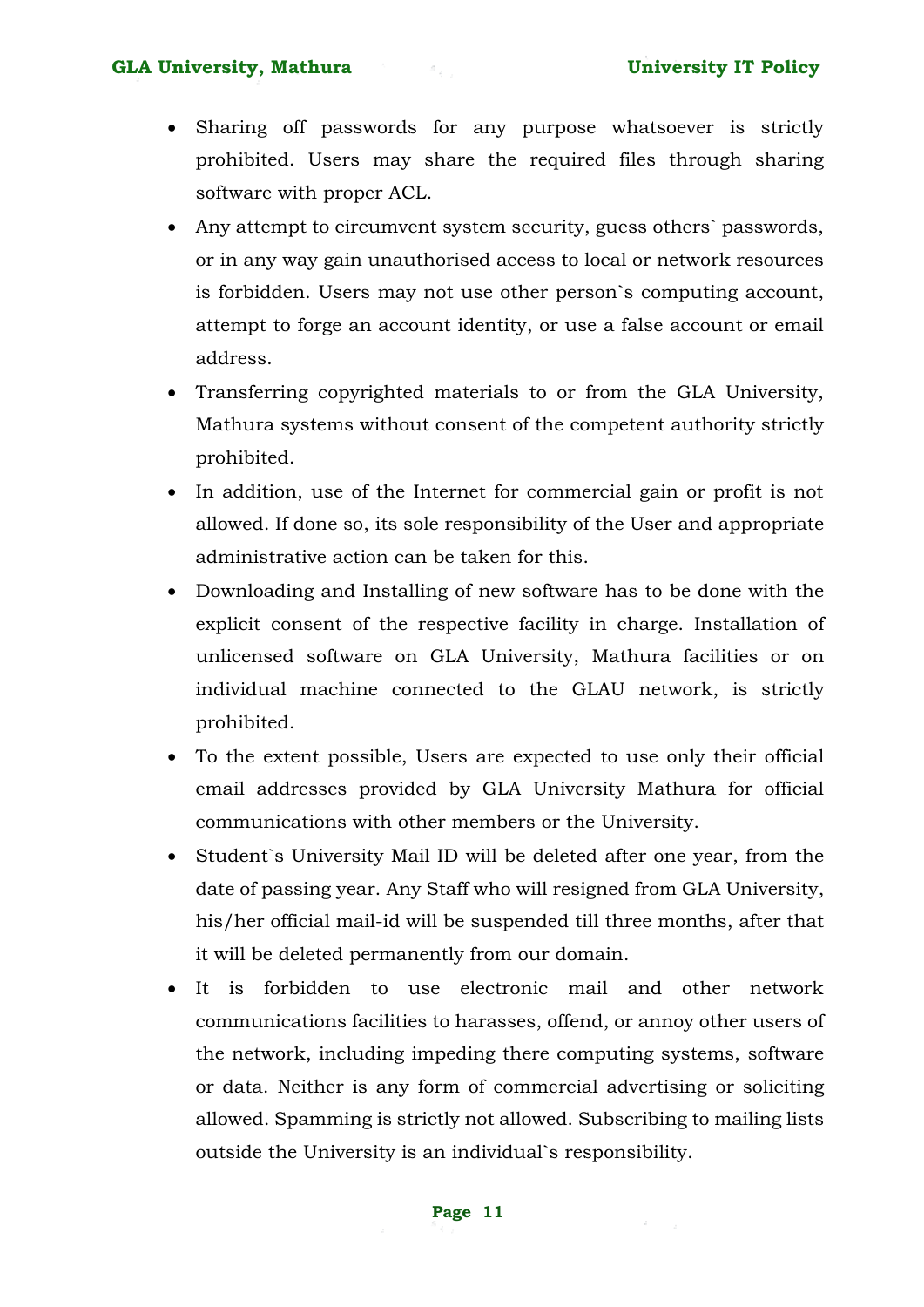#### GLA University, Mathura **Executes 18 and September 2016** University IT Policy

- Shared email accounts for any purpose whatsoever are not allowed.
- Any special accounts, if need to be set up for conferences and other valid reasons as determined by the University authorities, must have a single designated user.
- Recreational downloads and peer to peer connections for recreational purposes are not allowed unless it fulfils some academic requirement.
- To the extent possible, Users are expected to connect only to the official GLA University Wi-Fi network for wireless access. Setting up of unsecured Wi-Fi systems on the GLA University network is prohibited as per the IT act of Government of India.
- Users are expected to take proper care of network equipment, and are expected to report any malfunction to the staff on duty or to the incharge of the facility.
- Playing games in University laboratories or using University facilities for the same is strictly prohibited.
- Display and storage of offensive material like storing pornographic material on the disk, viewing pornographic material on the terminals is strictly not allowed and serious action will be taken against offenders.
- Wasting of resources like unnecessary downloads from Internet, giving accounts to other persons, sometimes outsiders, using personal account to do outside work for which the individual is paid are not allowed.
- Security related misuse, like breaking security of systems, trying to capture password of other users, damaging/gaining access to the data of other users is taken most seriously.
- Violations of policy will be treated as academic misconduct, misdemeanour, or in discipline as appropriate. Depending upon the nature of the violation, the University authorities may find or and take an action by issuing warning or disabling the access for a specific period of time. In extreme cases, the access to IT facilities at GLA University, Mathura may be completely revoked, and/ or the case may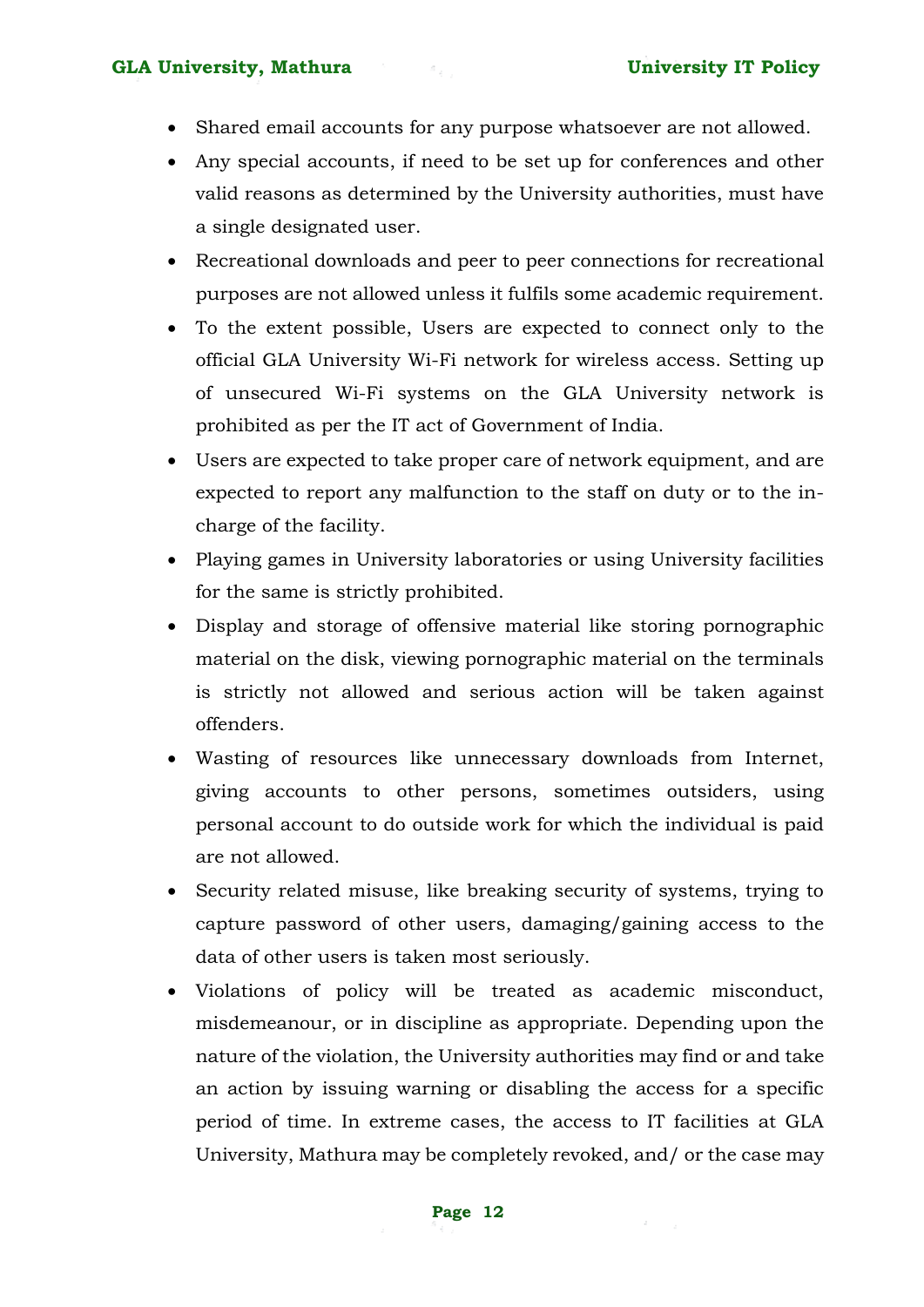be sent to the University Disciplinary Action Committee as constituted by the University authorities.

- An employee who leaves the University after retirement/reemployment or otherwise can have his email account validate up to the time he/she left the University. Such a facility can be extendable after approval from Vice Chancellor by another three to six months if requested.
- Any email account which remains unused for more than six months will automatically be removed.
- All communication through email can be authenticated if sent through gla.ac.in domain, implying that all other mails sent through other domains may not be considered official and no action can be taken on that.

#### **2.1.12 Risk Management of IT Infrastructure.**

With growing dependency on IT infrastructure, the threats and vulnerabilities to IT infrastructure are of great concern today. IT infrastructure faces several risks and the risk exposure may vary from time to time. It is necessary to perform IT infrastructure risk assessment in regular basis and there shall be an

Incident response and disaster recovery team for the university. The University shall follow the risk management policies as given below:

- Periodic and necessary backup of critical data should be taken in geographically separated location.
- Keeping IT infrastructure under surveillance.
- Use of fire alarm, smoke alarm and fire extinguisher.
- Earthquake resistance buildings.
- Physical security for theft control.
- Use of antivirus tool for protecting servers, desktops and network devices from malwares and regular updating of firewall.
- Regular updating of software with security patches.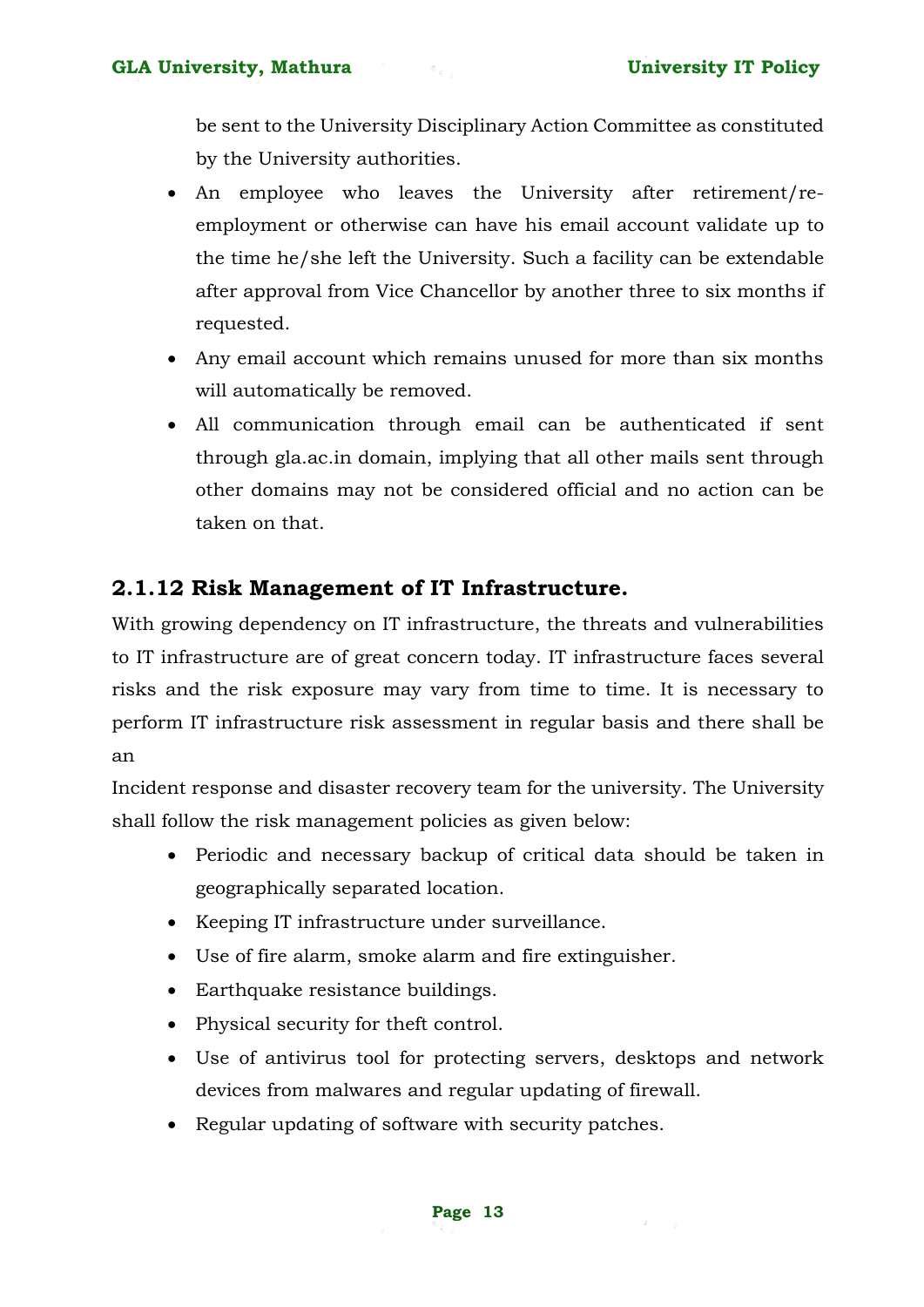#### **2.1.13 Budgetary Provisions**

The upgradation of network and its associated components and other computing and access resources need to be done on scheduled basis. To meet out the finance issues related to above mention upgradation, budgetary provisions are made for every academic session. The following are the areas which considered majorly for finalizing the budgetary provisions.

- Computing and access resource like Server, Computers etc .
- Hardware components related to Routers, switches. Wi-Fi etc.
- System and Application Software related to windows, server etc.
- Surveillance, printing and LCD related facility.
- Security related software's.
- AMC related for Server, Switches, Wi-Fi, Computer's etc.
- Internet Connectivity related expenses.

#### **2.1.14 Amendments and Reforms**

Amendments and reforms to the policy, may be incorporated as and when it is considered appropriate and new policies or the changes in policy will take effect immediately after a brief announcement by any means, e-mail and printed notices.